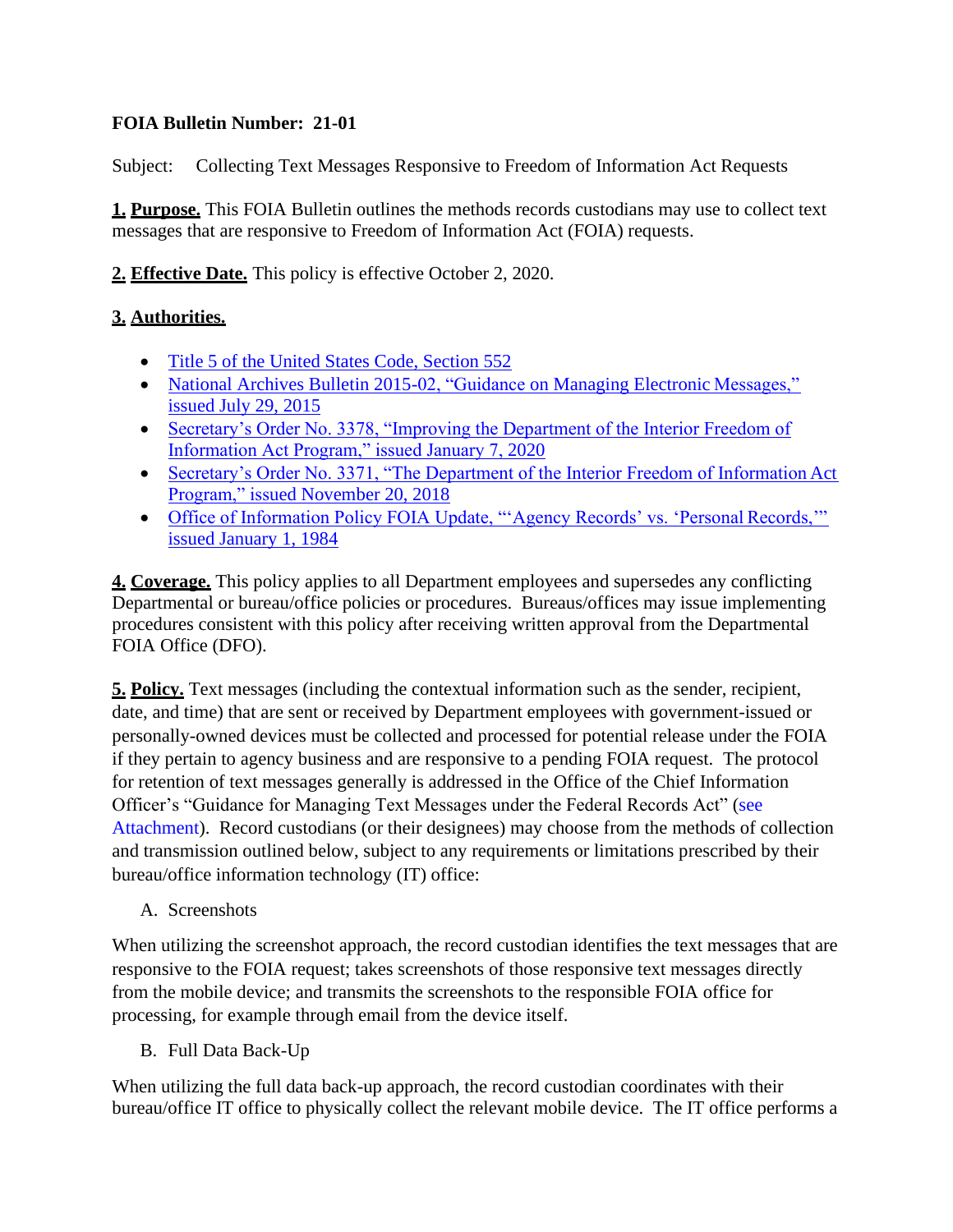full data back-up, isolates all text message files, converts them to a portable document format (PDF), and provides the PDF of the messages to the responsible FOIA office for processing.

C. Print-to-File

Print-to-File means printing physical copies of only the relevant text messages. Record custodians may coordinate with their bureau/office IT office to transfer copies of the text messages on their mobile device to a computer; identify the text messages that are responsive to the FOIA request; print the messages to paper; and transmit them to the responsible FOIA office for processing, either in hard copy, or after scanning to an electronic format. The printto-file approach may also be accomplished via an application on the custodians' mobile device, provided any such application has been approved in advance by the Department's Chief Information and Security Officer.

**6. Responsibilities.** Record custodians are responsible for collecting text messages in response to search requests from their FOIA offices by coordinating, as necessary, with the FOIA office and bureau/office IT office to implement the appropriate method of collection.

**7. Distribution.** This policy will be distributed to all FOIA personnel upon issuance. Bureau FOIA Officers are responsible for distributing it to all FOIA personnel new to the Department as part of their orientation materials. This policy will also be made available to all FOIA personnel on the Department's FOIA website accessible at [https://www.doi.gov/foia/news/guidance/,](https://www.doi.gov/foia/news/guidance/) which provides additional FOIA resources.

**8. Rights and Benefits.** This policy is not intended to, and does not, create any right or benefit, substantive or procedural, enforceable at law or equity by a party against the United States, its departments, agencies, instrumentalities or entities, its officers or FOIA personnel, or any other person.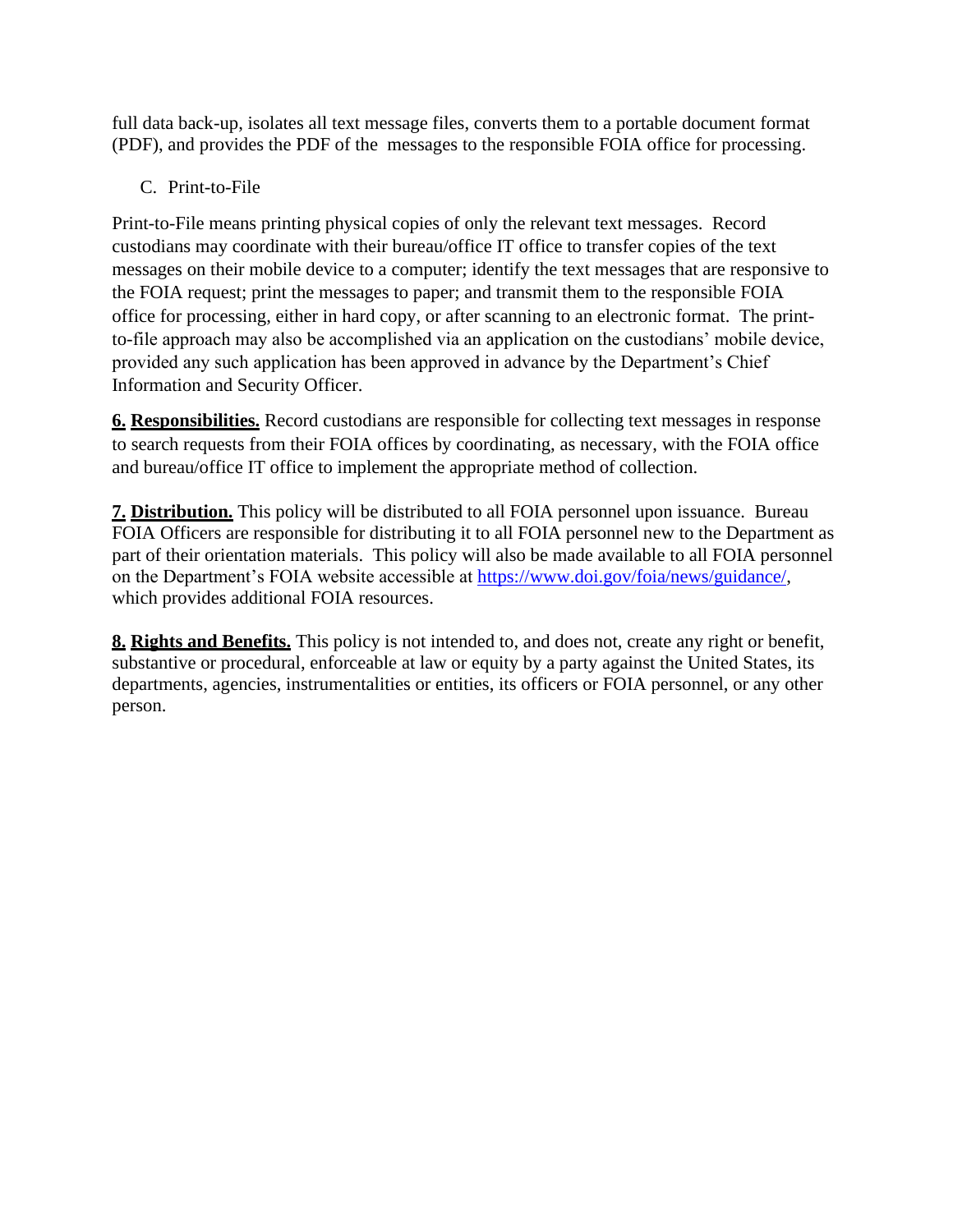## Guidance for Managing Text Messages under the Federal Records Act

<span id="page-2-0"></span>Text message created or received in the course of agency business may be Federal records and if so, agencies must manage them in accordance with Federal records management laws, regulations, and policies. The Frequently Asked Questions (FAQs) below provide general guidance for managing your text messages. Please consult with your [Bureau Records Officer](https://www.doi.gov/ocio/policy-mgmt-support/information-and-records-management/records/contacts) on specific questions and Federal record retention guidelines for your bureau.

## FAQs

Q1. Can I conduct government business using text messages on a mobile device?

- A. Yes. However, unlike emails, it is important to note that text messages are not automatically archived. Accordingly, as employees, we are responsible for retaining and archiving text messages and conversations that are evidence of the conducting of government business pursuant to the requirements of the Federal Records Act (44 USC § 3301). Therefore, it is recommended that text messaging be used only for brief notifications or non-substantive communications. When engaging in more comprehensive and substantive communications it is STRONGLY recommended that employees rely on email since all email sent and received from DOI.GOV email addresses is automatically archived, ensuring both retention and accessibility to meet the Department's legal and operational requirements.
- Q2. Do I have to retain text messages that are Federal records?
	- A. Yes. Text messages, like anything else that meets the definition of a Federal Record, need to be retained according to an approved records schedule. Most text messages that meet this definition are likely to be classified as transitory records, which have limited retention periods. For additional information regarding Transitory Records, see Q3 below.

Federal Records (44 USC § 3301) are defined as follows:

(A) includes all recorded information, regardless of form or characteristics, made or received by a Federal agency under Federal law or in connection with the transaction of public business and preserved or appropriate for preservation by that agency or its legitimate successor as evidence of the organization, functions, policies, decisions, procedures, operations, or other activities of the United States Government or because of the informational value of data in them; and

(B) does not include—

Prepared by David Alspach, Departmental Records Officer, Office of the Chief Information Officer, August 7, 2020.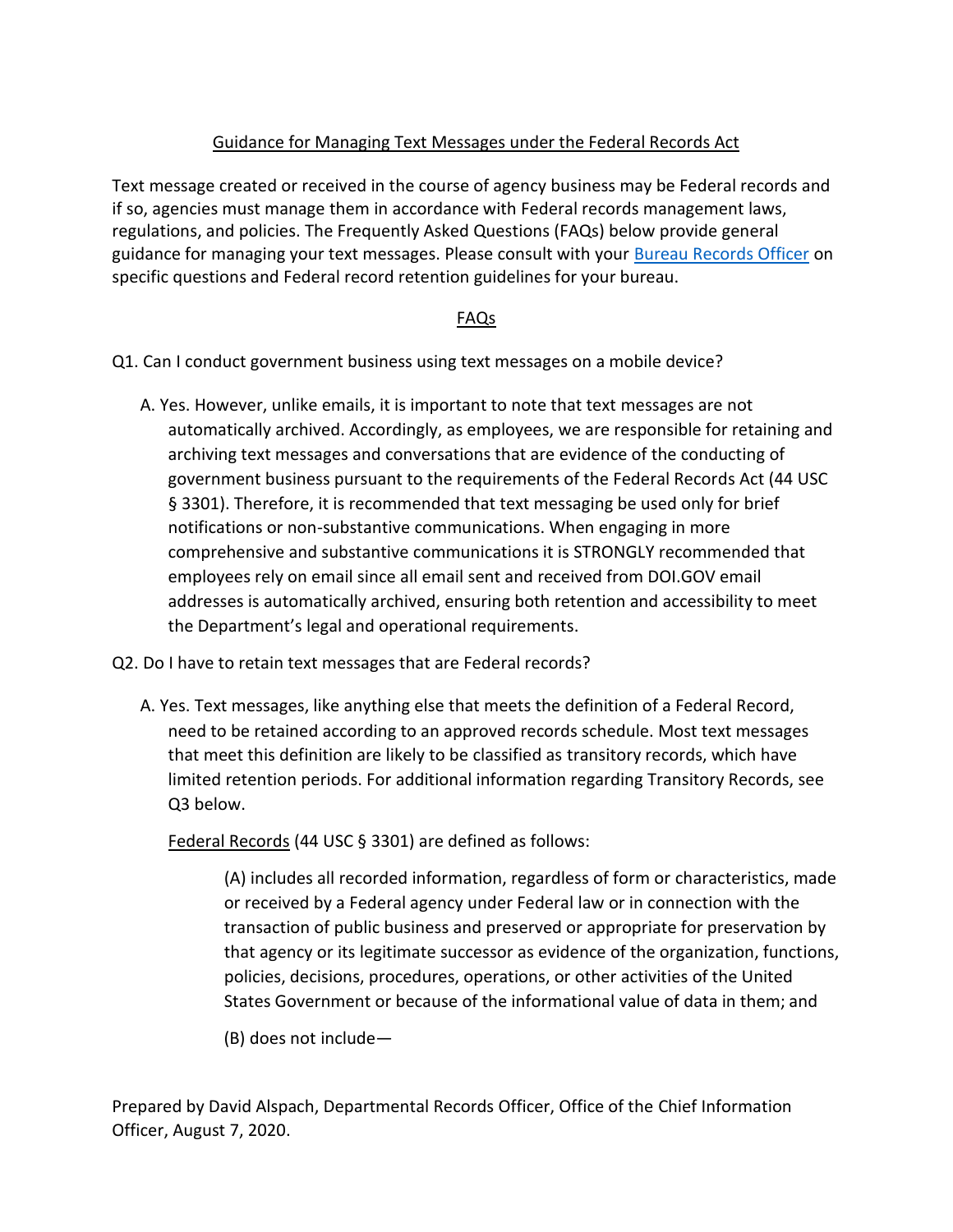(i) library and museum material made or acquired and preserved solely for reference or exhibition purposes; or

(ii) duplicate copies of records preserved only for convenience.

Recorded Information: includes all traditional forms of records, regardless of physical form or characteristics, including information created, manipulated, communicated, or stored in digital or electronic form.

Q3. Can I remove any text messages or conversations from my mobile devices?

A. Yes, you may remove text messages and conversations that are not federal records or are federal records that are authorized for disposition, unless they are subject to an independent preservation obligation (such as a litigation hold or an active unfulfilled FOIA request). If an independent preservation obligation applies, then the message should be retained, regardless of its status as a federal record, until the preservation obligation no longer applies.

Under the Federal Records Act, personal messages that do not deal with the transaction of government business can be deleted. In addition, text messages that constitute transitory or intermediary records can also be deleted if you are confident the information in the text messages is no longer required. If you are unsure, consult your [Bureau Records Officer](https://www.doi.gov/ocio/policy-mgmt-support/information-and-records-management/records/contacts) before deleting.

Transitory Records: Records required to be preserved only for a short time (generally less than 180 days) and that are not required to meet legal or fiscal obligations, or to initiate, sustain, evaluate, or provide evidence of decision-making, which may be dispositioned when no longer needed for business use. Transitory Records include, but are not limited to:

- o messages coordinating schedules, appointments, and events
- $\circ$  transmittal documents such as e-mail, letters, cover memos, and facsimile cover sheets that do not provide evidence of approval, concurrence, or decisionmaking, or include substantive comments
- $\circ$  received copies of circulated internal information such as agency instructions, notifications, circulars, newsletters, and email blasts to employees
- o messages received from agency distribution lists or listservs
- o "to-do" or task lists and assignments

Intermediary Records: Records of an intermediary nature, meaning that they are created or used in the process of creating a subsequent record. To qualify as an

Prepared by David Alspach, Departmental Records Officer, Office of the Chief Information Officer, August 7, 2020.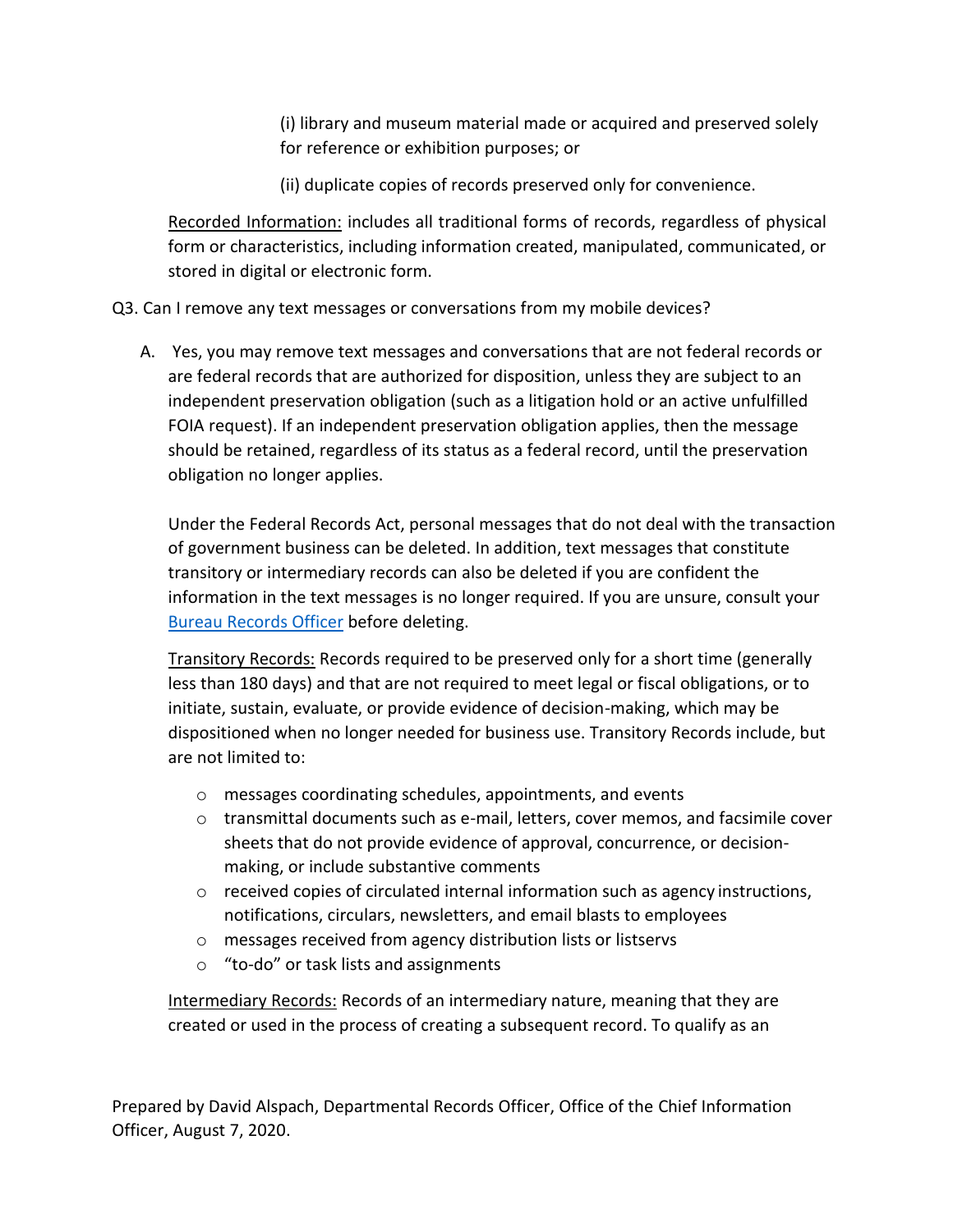intermediary record, the record must also not be required to meet legal or fiscal obligations, or to initiate, sustain, evaluate, or provide evidence of decision-making. Records include:

- o non-substantive working files: collected and created materials not coordinated or disseminated outside the unit of origin that do not contain information documenting significant policy development, action, or decision making. These working papers do not result directly in a final product or an approved finished report. Included are such materials as rough notes and calculations and preliminary drafts produced solely for proof reading or internal discussion, reference, or consultation, and associated transmittals, notes, reference, and background materials.
- $\circ$  audio and video recordings of meetings that have been fully transcribed or that were created explicitly for the purpose of creating detailed meeting minutes (once the minutes are created)
- o input or source records, which agencies create in the routine process of creating, maintaining, updating, or using electronic information systems and which have no value beyond the input or output transaction: hardcopy input source documents where all information on the document is incorporated in an electronic system
- $\circ$  ad hoc reports, including queries on electronic systems, whether used for onetime reference or to create a subsequent report
- o data files output from electronic systems, created for the purpose of information sharing or reference

Q4. Do I only have to produce those items that qualify as Federal Records for FOIA and/other information or document requests?

A. No. Under the FOIA you must produce any "agency records" that are responsive to the request, regardless of whether they are officially considered a Federal record or not and regardless of whether they could have been dispositioned. Courts generally consider recorded information to be an agency record if it is (1) either created or obtained by an agency, and (2) under agency control at the time of the FOIA request.

The legal basis for other valid requests for information or documents, such as in the discovery process in litigation, Congressional oversight, or OIG investigations, similarly do not rely on the Federal Records Act to define the scope of what may be requested or must be produced.

Prepared by David Alspach, Departmental Records Officer, Office of the Chief Information Officer, August 7, 2020.